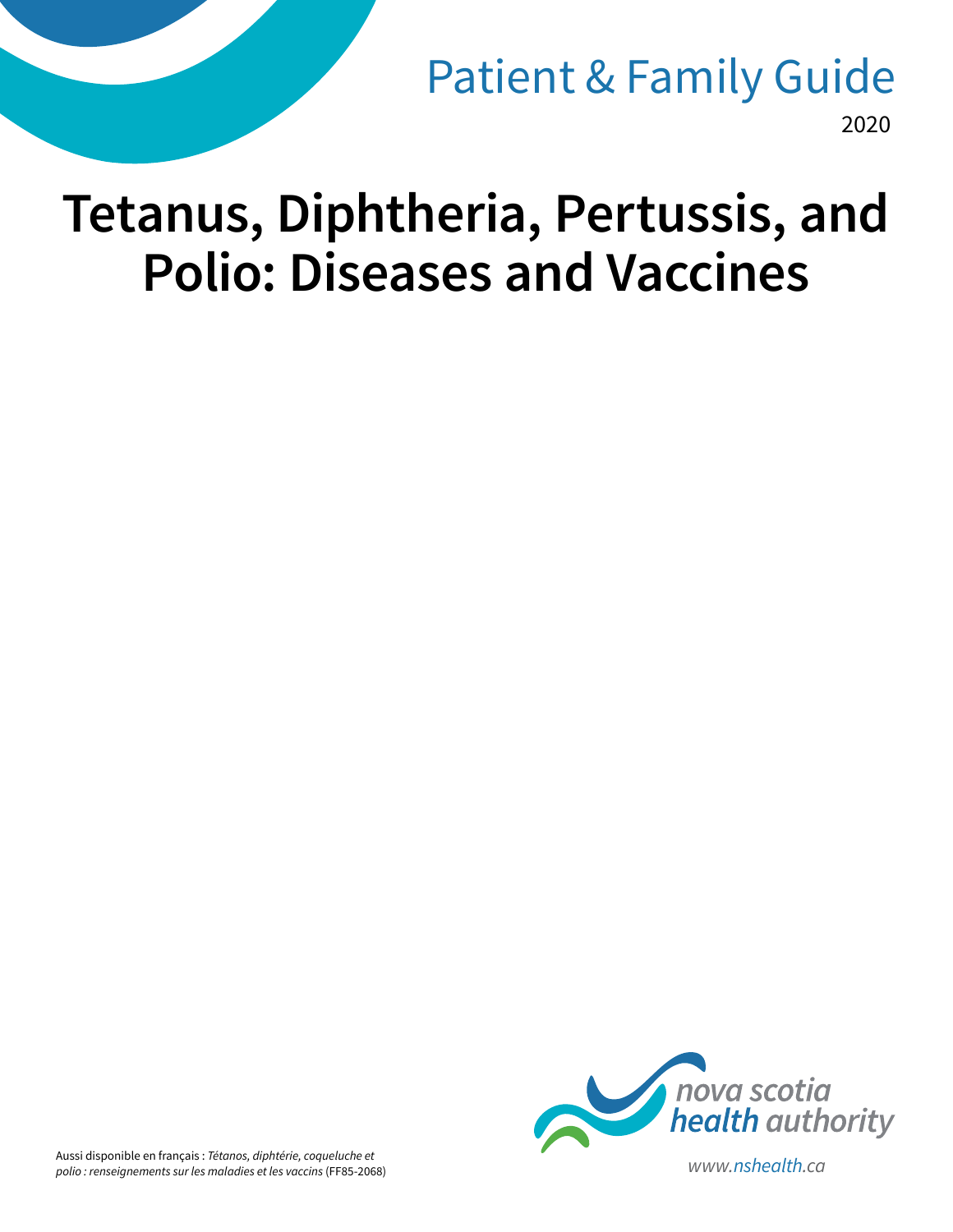## **Tetanus, Diphtheria, Pertussis, and Polio: Diseases and Vaccines**

Tetanus, diphtheria, pertussis, and polio are very serious diseases that can be prevented through immunization.

#### **What is tetanus?**

- Tetanus is a disease caused by cuts or wounds that get infected with tetanus bacteria, often found in dirt. It is also called lockjaw.
- Tetanus bacteria make a poison that causes your muscles to spasm (contract or convulse on their own).
- Tetanus can be life-threatening.

#### **What is diphtheria?**

- Diphtheria is a serious, highly contagious disease caused by bacteria. One in 10 people who get diphtheria will die of the disease.
- Symptoms:
	- $\rightarrow$  nose and throat infection that may affect breathing
- › heart failure
- $\rightarrow$  paralysis (not being able to move)

› skin infection

#### **What is pertussis?**

- Pertussis is caused by bacteria. It is also called whooping cough.
- Babies less than one year old are most severely affected by pertussis.
- Symptoms may last from 6 to 12 weeks. They include:
	- › severe coughing that may affect breathing
- › pneumonia (lung infection)
- › seizures

• Pertussis can cause death.

#### **What is polio?**

- Poliomyelitis (polio) is a disease caused by a virus called poliovirus.
- About one in 100 people who get polio will get the severe type that causes paralysis.
- Polio can be life-threatening. Most people who survive polio are paralyzed for the rest of their lives.
- Polio may cause:
	- $\rightarrow$  permanent crippling or paralysis
	- › death

 $\rightarrow$  paralysis that may affect the muscles needed for breathing

#### **What is Tdap-IPV (tetanus, diphtheria, acellular pertussis, inactivated poliomyelitis vaccine) vaccine?**

- Tdap-IPV vaccine is used to prevent tetanus, diphtheria, acellular pertussis, and polio.
- Getting immunized with the Tdap-IPV vaccine is the best way to prevent tetanus, diphtheria, pertussis, and polio. The Tdap-IPV vaccine includes vaccines for all 4 diseases in one shot.
- The vaccine is injected into the muscle with a needle.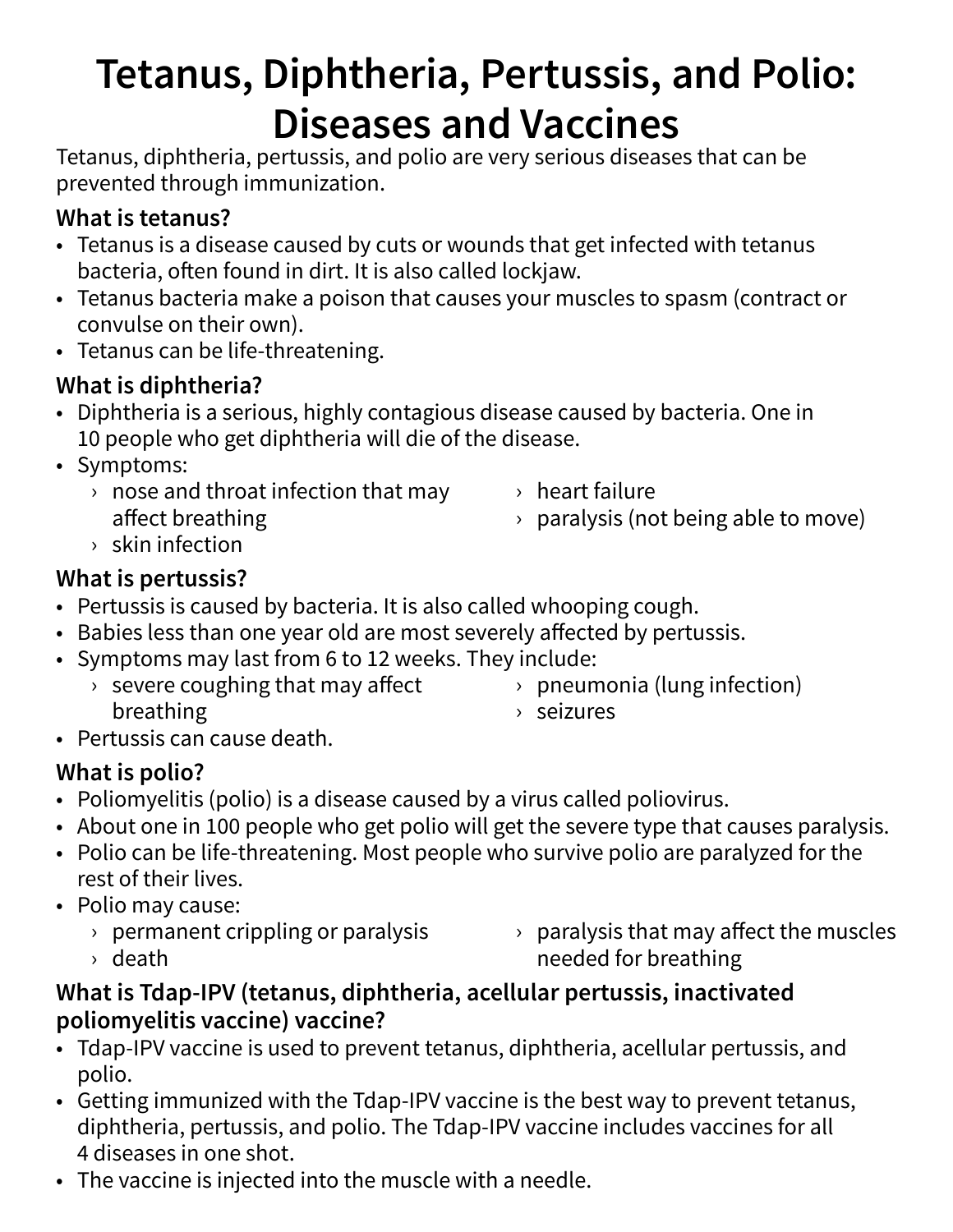#### **Who should get the Tdap-IPV vaccine?**

The Nova Scotia Immunization Schedule recommends that this vaccine be given to:

• Children between 4 to 6 years old: 1 dose before starting school.

## **Caution**

Check with your child's health care provider before they get this vaccine if:

- › Your child's immune system is weak because of disease or certain medications.
- › Your child has a bleeding disorder or is taking blood-thinning medications.

## **Who should NOT get the Tdap-IPV vaccine?**

The following people should not get the Tdap-IPV vaccine:

- Children who may have immune system problems because of a medical condition or medications.
- Children who have had a serious allergic reaction (e.g., swelling of the face or lips, trouble breathing, drop in blood pressure) to any part of the Tdap-IPV vaccine. If your child has had a previous serious allergic reaction to a part of the vaccine, talk with your health care provider about getting your child immunized by a specialist in a clinic that can control severe reactions.
- Children who are sick or have a fever (temperature of 39.5º C/103º F or higher).

## **What happens after my child gets the Tdap-IPV vaccine?**

• You will stay in the clinic with your child for at least 15 minutes in case of any reactions. As with any vaccine, there is a slight chance that your child may have a more serious reaction.

## **What are the possible side effects of the Tdap-IPV vaccine?**

- Common side effects:
	- $\rightarrow$  Redness, soreness, or tenderness at the injection site. Your child may not want to use the arm in which the needle was given as much as usual. This will go away in a few days.
	- $\rightarrow$  Grumpiness and not feeling as hungry as usual.
	- $\rightarrow$  A small painless lump at the injection site. This may last for a few weeks.
	- $\rightarrow$  A fever about 6 to 24 hours after the injection, which should go away within 24 hours.
- Rarely, more serious side effects include high fever or seizures.

Make sure you have acetaminophen or ibuprofen at home in case your child has a fever. Follow the instructions on the container. Your child should not take these medications if they have certain medical conditions. Talk with your child's health care provider about their medical history before giving them either of these medications.

## **What are the possible risks of the Tdap-IPV vaccine?**

Some people faint before, during, or after immunization. If your child usually faints with immunizations, tell their health care provider before they are immunized. Sitting or lying down for 15 minutes after immunization can help prevent fainting, and injuries caused by a fall. Tell your child's health care provider right away if they feel dizzy, or have vision changes or ringing in their ears.